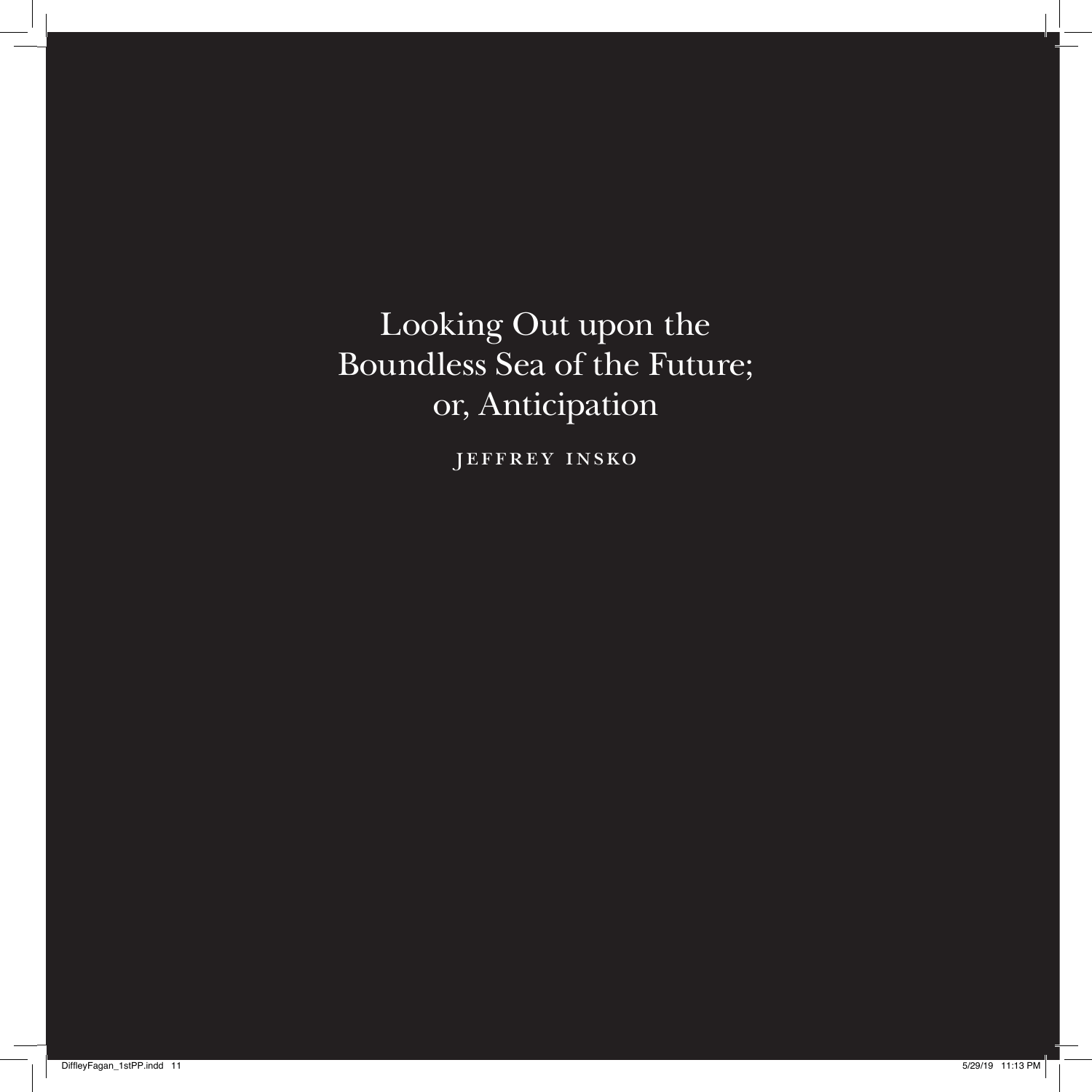

*Watch Meeting, Dec. 31, 1862, Waiting for the Hour.* Carte de visite. Heard & Moseley, 10 Tremont Row, Boston. Ca. 1863. Library of Congress.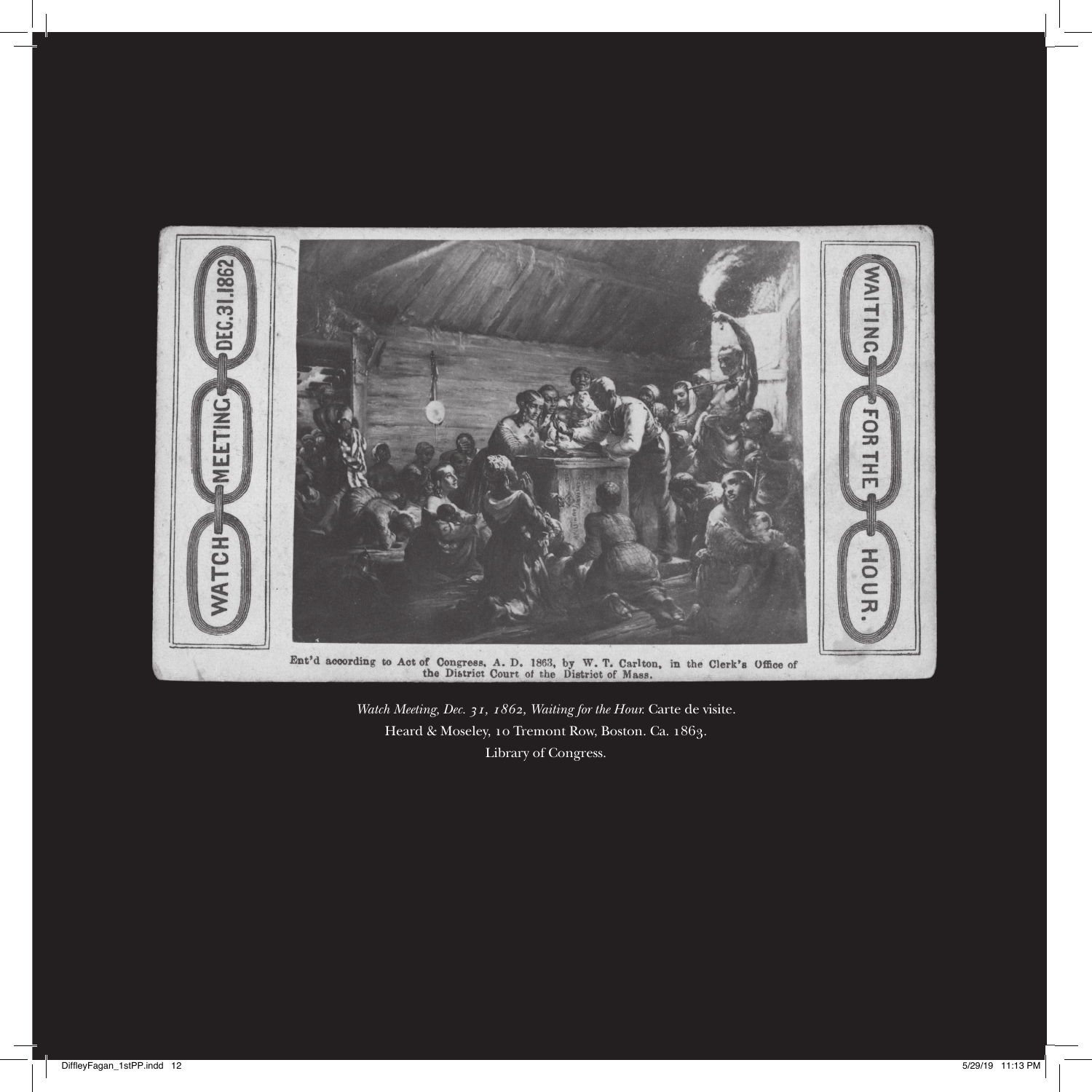CARTE DE VISITE that circulated in and<br>around Boston in antislavery circles begin-<br>ning in the later part of the Civil War<br>donists a group of African Americans hyddled together around Boston in antislavery circles beginning in the later part of the Civil War depicts a group of African Americans huddled together in a shack or barn or similar quarters, some spilling out the entryway into the night (Figure 2). Inside the rudely built wooden building a torch, held aloft by a barechested man on the upper right, illuminates the scene. Tacked to the wall behind the torchbearer hangs a copy of President Lincoln's Emancipation Proclamation. In front of him stands the painting's central figure, toward whom most of the people in the room look: an elderly man, perhaps a preacher, in shirtsleeves and a vest. His left hand rests upon a Bible open to the words "Let my people go." In his right he holds a pocket watch, the face of which displays the time: five minutes to midnight five minutes, that is, to freedom. A decorative border displays the image's title—Watch Meeting, Dec. 31, 1862, Waiting for the Hour—on either side of the image, the words placed, appropriately, within the links of a chain.1

The date in the title refers, of course, to the night before Lincoln's proclamation would take effect on January 1, 1863. On that eve, watch meetings such as the one the carte de visite captures took place in churches, meeting-houses, and other public spaces all across the country, as African Americans, slave and free, eagerly

looked forward to the stroke of midnight, the symbolic instant marking the symbolic end of legal bondage. I emphasize the symbolism of the moment in part to recognize that the Emancipation Proclamation did not, in fact, free *all* slaves. Nor did it take effect at the stroke of midnight. Indeed, it wasn't until the afternoon of January 1 that Lincoln, twice delayed from signing the document, actually inscribed his signature in ink on paper, with little ceremony or fanfare, despite the hundred days of anticipation between his announcement of the measure and his signing it into law.<sup>2</sup> I take this temporal disjunction, the interval of time between the moment of freedom anticipated by African Americans and its belated fruition, as my starting point. Such delays help make visible the time lag that constituted a crucial dimension of the chronopolitics of the antebellum period. African Americans and their white abolitionist allies experienced the prehistory of the Civil War as a long, agonizing wait.

From that earlier perspective, this essay examines one powerful attempt to negotiate that disquieting temporal experience. In what follows, I juxtapose *Waiting for the Hour* with Frederick Douglass's underappreciated speech in response to the Supreme Court decision in *Dred Scott v. Sandford* (1857), a key moment in the history of antislavery politics in the years leading up to the war.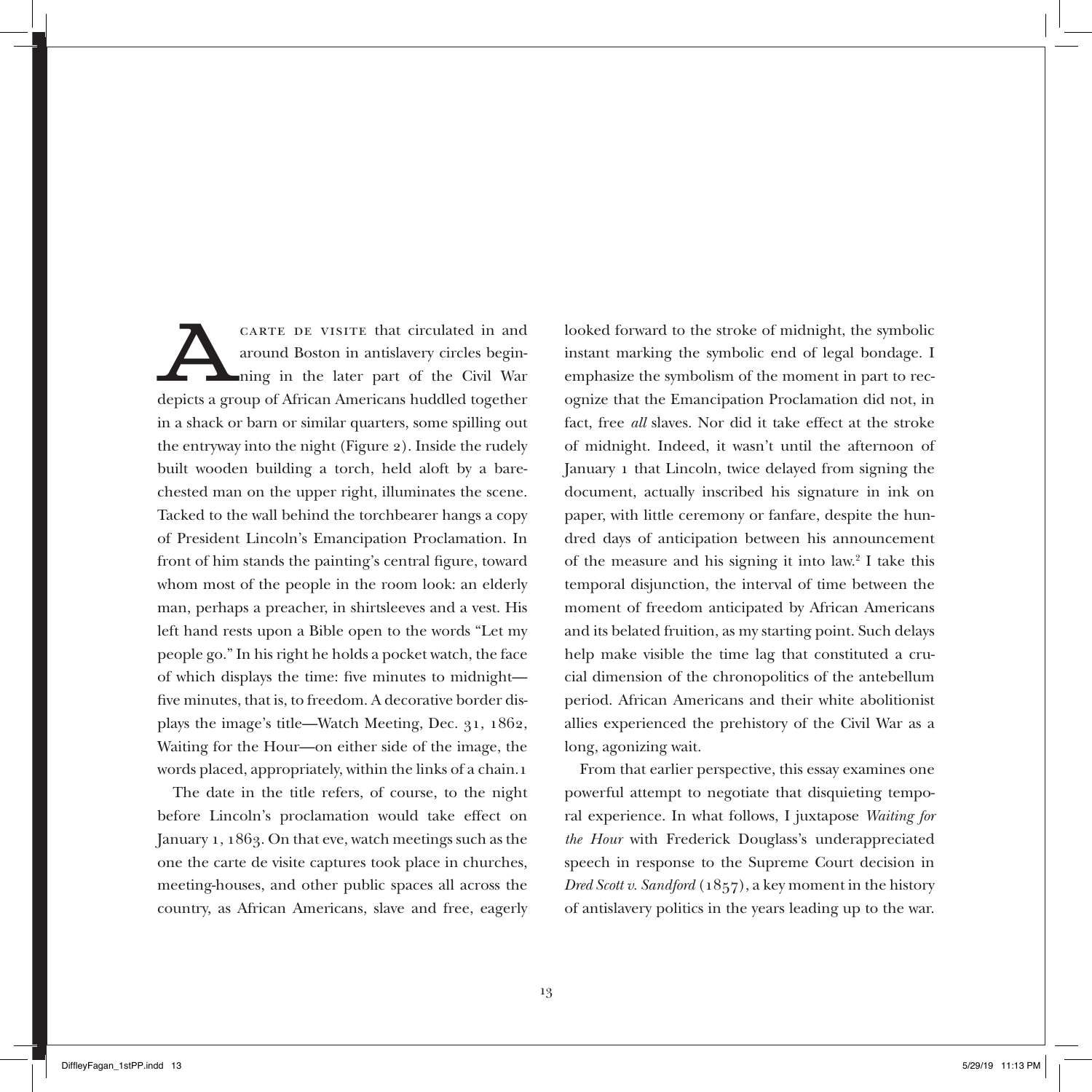In his subsequent address, Douglass also looks forward to emancipation but from a very different vantage than the one captured in the carte de visite. I thus situate this image's emphasis on the anticipatory in relation to a much longer history, with all that the term "anticipate" implies: prediction, expectation, apprehension, preparation. As much as the symbolic stroke of midnight on December 31, 1862, may offer a dramatic rendering of a historical transition, African Americans had long before cultivated a different sort of anticipatory bearing, one not at all anchored to the commencement of a legal decree, although an anchor (not coincidentally) is the fob of the watch toward which everyone looks in *Waiting for the Hour*. Prior to Lincoln's proclamation, prior to December 31, 1862, black Americans like Frederick Douglass had *already* been "waiting for the hour." But they were waiting for an hour that might or might not ever come. With no determinate end in sight, they had to look elsewhere for signs that emancipation was about to be realized.

What, then, made the photographic image so popular? The carte de visite appears to have been the handiwork of John Heard or John Moseley, photographers whose Heard & Moseley studio occupied 10 Tremont Row in Boston. One of them may have taken the first photograph of the original painting, executed by William Tolman Carlton in 1863, on which the widely circulating image was based. Carlton was well known and well respected locally for his portraits and genre paintings. As a young artist, he exhibited at the Boston Athenaeum, and some of his work remains in the permanent collections at Harvard. Later, he spent the better part of his career as a painting instructor at the free art school established by the Lowell Institute in 1850. The extent to which Carlton associated with abolitionists or involved himself in antislavery activities remains unclear. He does, though, appear to have been at least acquainted with the abolitionist William Lloyd Garrison, perhaps through his sister Henrietta, who was a long and active supporter of the American Anti-Slavery Society and of Garrison's newspaper the *Liberator*. 3 Although the exact circumstances that led to the creation of *Waiting for the Hour* are also obscure, the result was enthusiastically received by Garrison's Boston circle. In fact, the painting may well have been commissioned or produced specifically to promote the ongoing work of the Anti-Slavery Society. Before it was exhibited publicly late in the summer of 1864, for instance, a detailed description of it would appear in the *Liberator* to help promote the sale of commemorative photographs, suitable for framing, at local print shops and the Anti-Slavery Society office on Washington Street, where the large size sold for two dollars, a smaller version for one.<sup>4</sup>

Carlton's painting would also be promoted, or at least celebrated, in September of that year when the *Liberator* published an ekphrastic poem based upon it by the ardent suffragist and abolitionist Phebe Hanaford, biographer of Lucretia Mott and, later, Lincoln. In its closing stanza, Hanaford's poem would capture the temporal double movement at the heart of the image: the interplay between eager anticipation and celebratory retrospection.

They wait! yet while we look, the hour Comes with its blissful freight;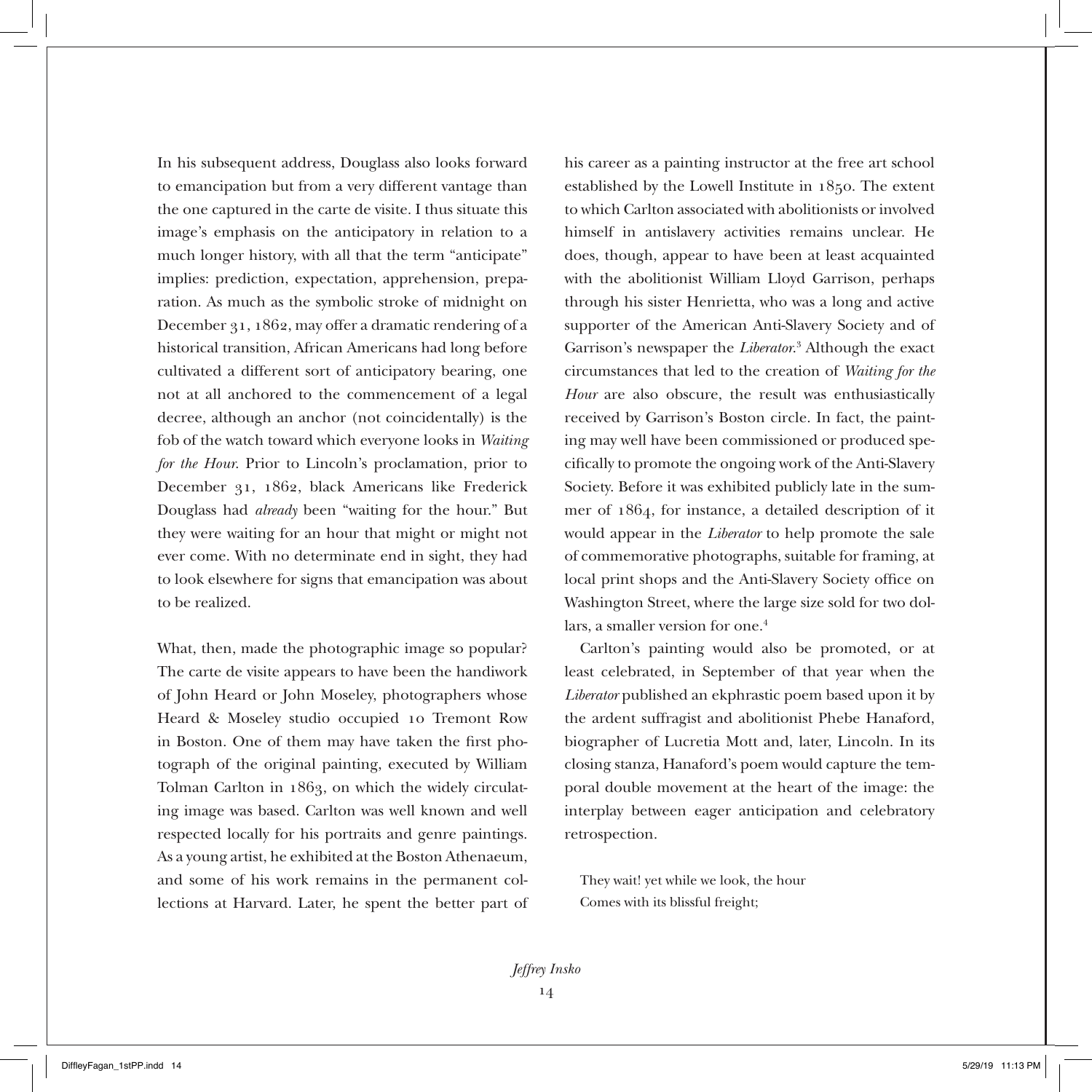Fling out the Stars and Stripes, a sign They may no longer wait. Shout Lincoln's name, with blissful tears, Pray for him, day by day, And through all coming time, look back With joy to "Sixty-three."5

Hanaford's poem helps to identify the multiple temporal experiences Carlton's painting and its photographic renderings convey. Chief among those experiences is the pleasure of looking back to looking forward, the exhilaration of recalling a moment of expectation that, in retrospect, has been realized. In fact, just as Hanaford would exhort, New Year's Eve "Watch Night" services, where African Americans gathered, kneeled, and prayed at five minutes to midnight in commemoration of December 31, 1862, *would* become a lasting fixture in many African American communities and churches around the country, continuing even today.6 At the same time, however, Hanaford's reading of the painting obscures another temporal experience—a specifically African American experience—that the carte de visite also depicts: the experience of a moment that is not *retrospectively* celebratory but only expectantly, even anxiously, so. This more apprehensive experience, this more fearful or foreboding type of anticipation, would be captured in the expressions on the faces of the individuals assembled. None is smiling, while many cast their glances downward, or look anxiously in the direction of the watch, as if its hands are as apt to remain frozen as they are to proceed forward to the awaited hour. A man in the back covers his eyes with his hands, a gesture almost of disbelief that the event will come to pass, while a woman at the bottom left lies prostrate, forehead in

hand and nearly pressed to the floor, perhaps still praying for what is ostensibly a certainty.

But the most powerful marker of the unease and uncertainty of the scene is the banjo that hangs prominently on the otherwise bare wall just above and between these two figures, a symbol of revelry-in-waiting. Or, given its damaged state—broken strings, a busted bridge perhaps the banjo suggests that even the arrival of the awaited hour may not yet be a time for musical merrymaking. In sharp contrast to Hanaford's joyful account, which takes emancipation as already accomplished, the scarred banjo frankly acknowledges that Lincoln's proclamation would be only a partial measure, hardly granting the comprehensive emancipation toward which abolitionists had labored with growing impatience for so many years.

Indeed, African Americans had long experienced the nation's political history as a seemingly endless series of postponements, a fact that helps explain why Lincoln so tried the patience of abolitionist leaders. For Frederick Douglass, in particular, Lincoln's sluggishness represented not just a political or moral failure, but a stubborn resistance to the movement of history itself.7 In the decade leading up to the war, Douglass set aside deferral and delay and began to see that movement in terms of acceleration. This, at least, is the reading of the prehistory of the Civil War that Douglass advanced in his extraordinary response to *Dred Scott v. Sandford*, which was handed down in March of 1857. In a sweeping, scathing decision written by Chief Justice Roger B. Taney, the Supreme Court not only decided against Dred Scott's claim to freedom, but also ruled that no American of African descent had ever or could ever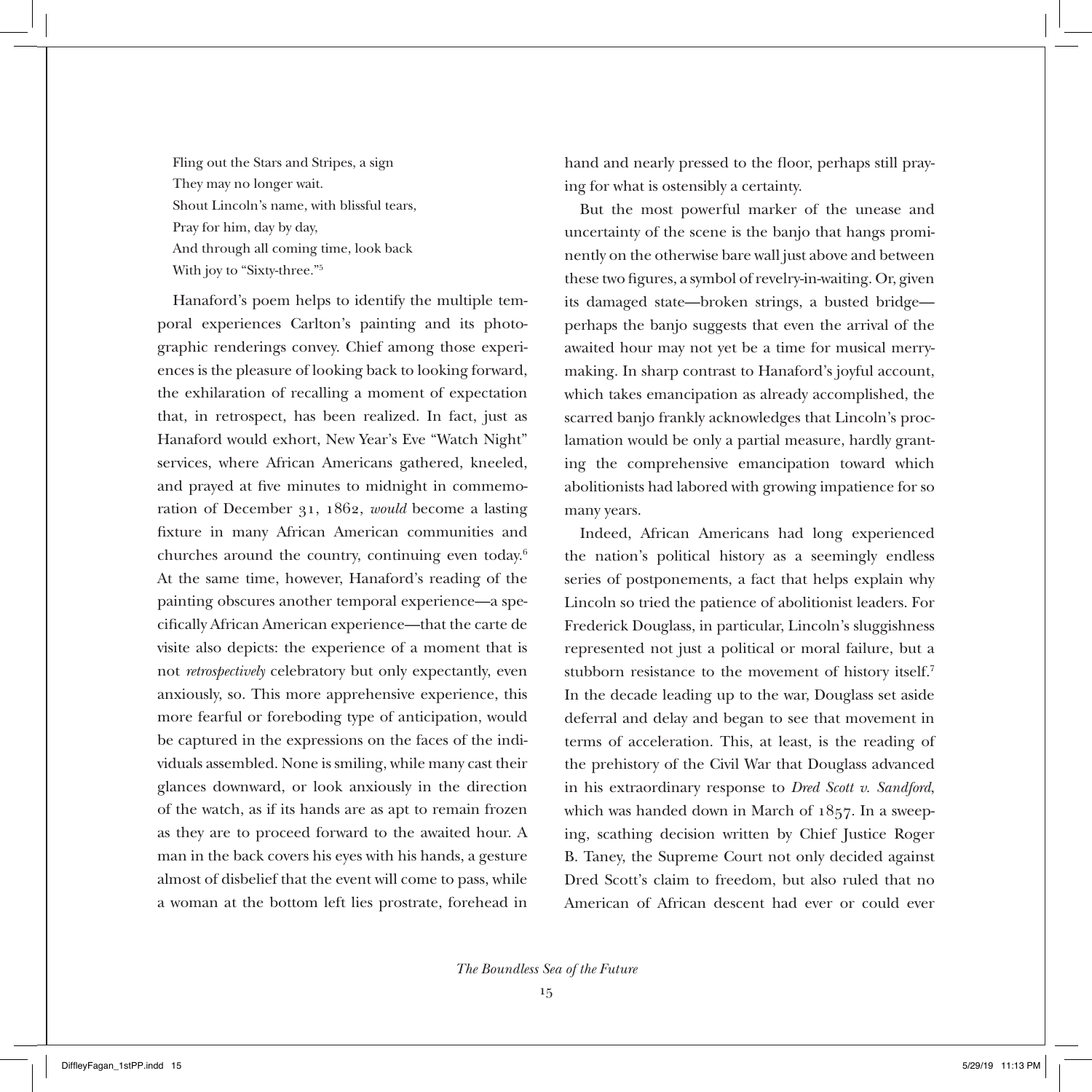possess the rights of citizenship. Taney's decision, which Douglass described as the "judicial incarnation of wolfishness," seemed to deal a death blow to the antislavery cause.<sup>8</sup> Indeed, it was difficult to imagine a more demoralizing ruling from the nation's highest court.

It was only two months later on May 14 that Douglass delivered his first public remarks in response. The occasion for the address was a convention in New York City commemorating the second anniversary of the American Abolition Society. In contrast to the older and betterknown American Anti-Slavery Society, the Abolition Society, formed by a group of radical abolitionists led by Douglass's friend Gerrit Smith, rejected Garrisonian disunionism and—ironically, given the circumstances promoted a vigorous defense of the Constitution as an antislavery instrument. Douglass's involvement with the American Abolition Society was itself a result of his impatience; by the 1850s, he had grown "sick and tired," as he put it, "of arguing on the slaveholders' side of this question"—that is, of arguing that the Constitution was proslavery.9 Against this backdrop, he might have been forgiven for delivering a speech driven not just by impatience, but by despair.

Instead, Douglass stood before his audience and declared audaciously that his "hopes were never brighter than now."10 Much of the speech is thus Douglass's attempt to vindicate that claim, to justify hope for an emancipatory future at a moment when all signs were seemingly pointing in the opposite direction. Or, to put this in terms rendered visible by *Waiting for the Hour*, Douglass's aim in the Dred Scott address was to earn his way into a mode of anticipation that went beyond expressing a desire for emancipation at some

unspecified, ever-receding, future point. In the wake of *Dred Scott*, Douglass regarded slavery's end in the same way that the slaves in the carte de visite would regard it: as probable, perhaps even inevitable, in the near term. In the Dred Scott address Douglass tried to imagine the temporal mode that was to be the source of the viewer's pleasure in *Waiting for the Hour*: prolepsis, the knowledge or perception of something that has not yet happened.

Fittingly, Douglass pursued this aim by way of an inventive reading of the history of slavery's politics in the United States, a reading that, like *Waiting for the Hour*, relied on the measurement of time. He began the speech by placing himself in a precarious present, acknowledging that, in the wake of Taney's decision, "the prospects of the struggle against slavery seem far from cheering." From there, Douglass cast his glance forward.

Standing, as it were, barefoot, and treading upon the sharp and flinty rocks of the present, and looking out upon the boundless sea of the future, I have sought, in my humble way, to penetrate the intervening mists and clouds, and, perchance, to descry, in the dim and shadowy distance, the white flag of freedom, the precise speck of time at which the cruel bondage of my people should end, and the long entombed millions rise from the foul grave of slavery and death.<sup>11</sup>

Like the figures huddled in Carlton's watch meeting, Douglass anticipated the moment, the "precise speck of time," that freedom would have been attained. Yet, unlike the relative safety and warmth of the tranquil cabin depicted in *Waiting for the Hour*—a tranquility analogous to Carlton's retrospective certainties, metaphorically reinforced at the image's top left by a roof hole shaped like a cross and revealing the heavens—Douglass

*Jeffrey Insko* 16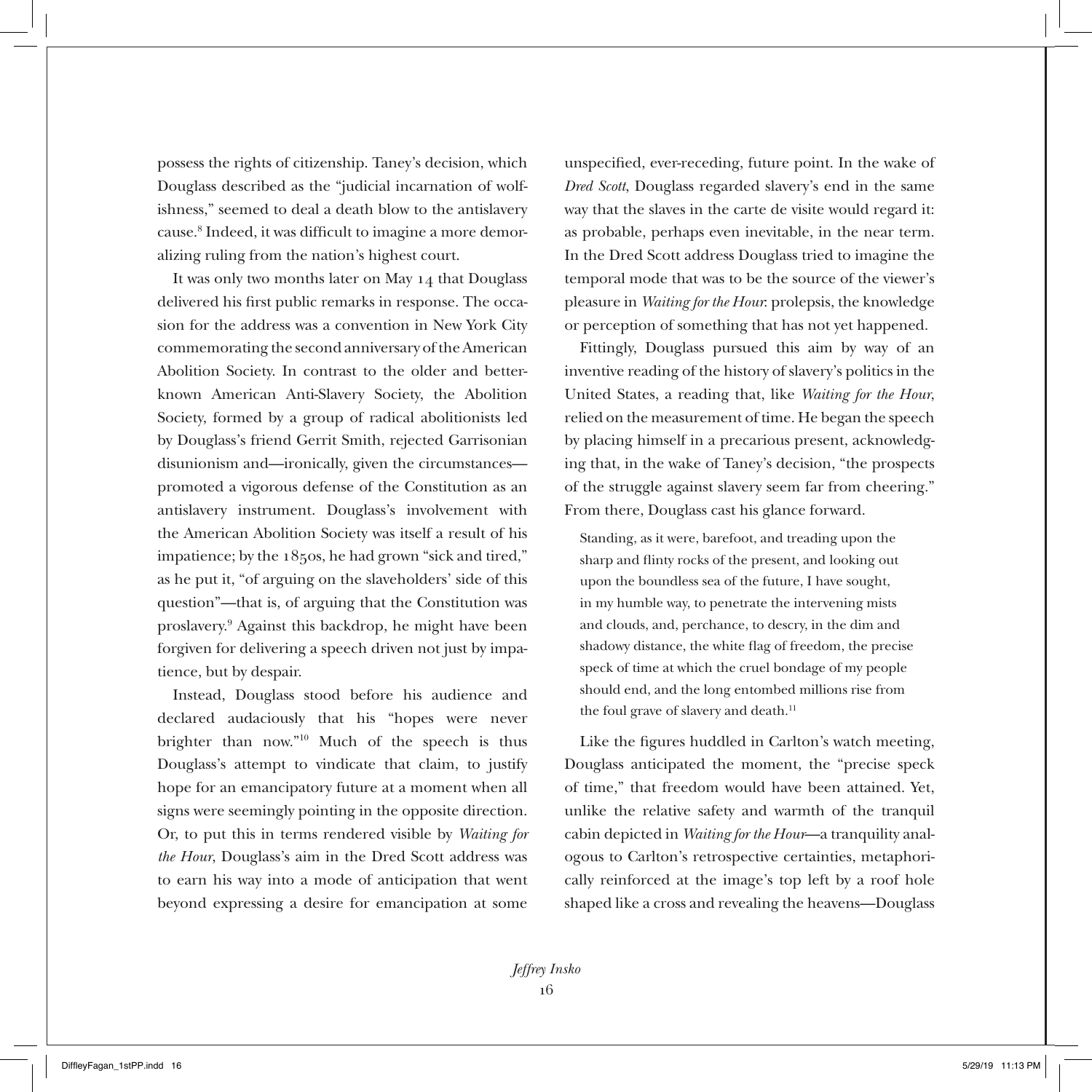located himself in the midst of danger: exposed to the elements, standing on "sharp and flinty rocks," confronted with the vast expanse of the "boundless sea." His measureless ocean would contrast sharply with the depicted watch, which indicates an officially appointed hour near at hand. Douglass instead faced a future obscured by "intervening mists and clouds" somewhere in a "dim and shadowy distance." Hence, he said, "of that time I can know nothing, and you can know nothing. All is uncertain at that point."12

With uncertainty ahead, Douglass turned back to the past to "see if there are not some things to cheer our heart and nerve us up anew in the good work of emancipation." He began by noting the growth of the antislavery movement, which "started small" but which, against great odds—prejudice, apathy, mob violence—had "increase[d] in magnitude and in majesty with every hour of its history. From a cloud not bigger than a man's hand, it has overspread the heavens. It has risen from a grain not bigger than a mustard seed."13 The movement had also, Douglass observed pointedly, outlasted those who sought to quell or forestall its momentum: "Clay, Calhoun, and Webster each tried his hand at suppressing the agitation; and they went to their graves disappointed and defeated."14 He thereby invoked legislative attempts to thwart or delay emancipation. Henry Clay had pressed for congressional compromise in 1820 and 1850. John C. Calhoun had long protected the institution of slavery and promoted its expansion, as in the Nullification Crisis of the 1830s and the annexation of Texas in 1845. Daniel Webster had capitulated to the slave power in supporting the Compromise of 1850.

Douglass then situated the Dred Scott decision along a continuum of other signal moments in the history of slavery politics. "Loud and exultingly," he declared, "have we been told that the slavery question is settled, and settled forever." But then, to remind his audience that such so-called settlements were nothing new, Douglass playfully rehearsed forty years of legislative attempts to manage the slavery question. "You remember," he said, "it was settled thirty-seven years ago," referring to the Missouri Compromise of 1820, which was championed by Clay. That bill preserved the balance of power in Congress by admitting Maine into the union as a free state and Missouri as a slaveholding state, while also prohibiting slavery north of Missouri's southern border in the future. "Just fifteen years afterwards," Douglass went on, the question "was settled again by voting down the right of petition" in what came to be known as the congressional Gag Rule. First passed in 1836, the Gag Rule comprised a series of formal resolutions adopted by the House of Representatives that tabled without discussion any petitions pertaining to the abolition of slavery. "Ten years after this," Douglass then noted, "it was settled again by the annexation of Texas," which incorporated Texas into the United States (granting statehood in December 1845) and led directly to the Mexican-American War.15

Five years later, Douglass continued, the question "was again settled" when Congress passed the Compromise of 1850, which offered concessions to both sides of the slavery debate in its organization of western lands acquired after the war with Mexico. California was admitted into the Union as a free state, but the compromise left open the possibility of slavery's expansion to the west and instituted a new, more stringent Fugitive Slave Act that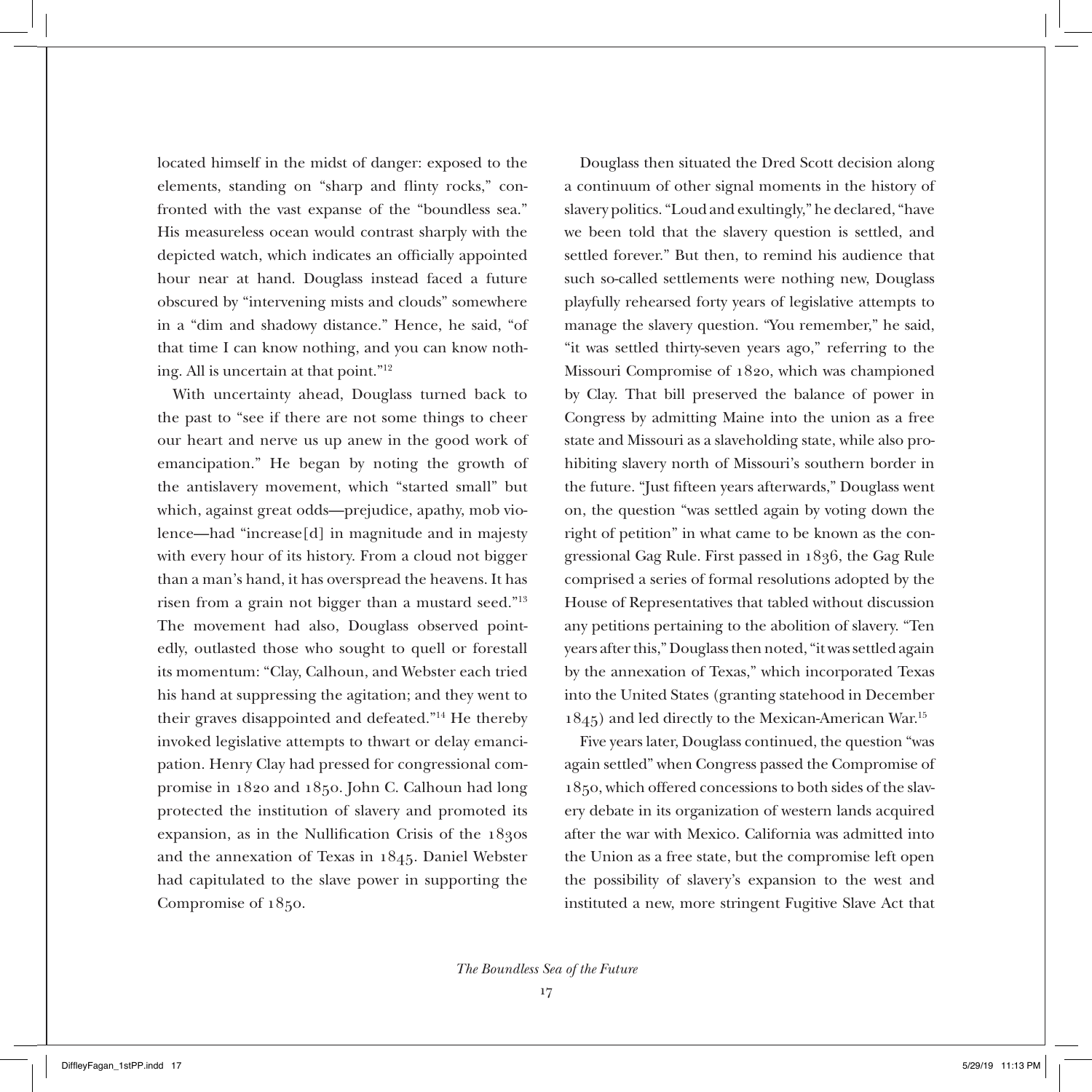criminalized assistance to the self-emancipated. "This," Douglass noted bitterly, "was called a final settlement. By it slavery was virtually declared to be the equal of Liberty. . . . By it the right and the power to hunt down men, women, and children, in every part of this country, was conceded to our southern brethren." Yet, just "four years after this settlement," Congress passed the Kansas-Nebraska Act, which permitted the question of slavery in the newly organized Kansas and Nebraska territories to be decided by popular sovereignty. With that act, Douglass said wryly as he punned on both the fact of the territorial expansion of slavery and the upheaval made possible by the bill, "the whole question was once more settled, and settled by a settlement which unsettled all the former settlements." "The fact is," Douglass concluded from this history of failure, "the more the question has been settled, the more it has needed settling."16 When the Missouri Compromise was effectively nullified, he insisted, popular sovereignty fomented violence in the territories.

At this point, in the speech's most dazzling move, Douglass discerned a peculiar temporal pattern. "The space between the different settlements," he observed, "has been strikingly on the decrease. The first stood longer than any of its successors." Douglass thus perceived "a lesson in these decreasing spaces. The first stood fifteen years—the second, ten years—the third, five years—the fourth stood four years—and the fifth has stood the brief space of two years."17 The steadily diminishing returns of attempts to delay emancipation had only, Douglass argued, hastened it toward its inevitable culmination. Or, as he put it, "The whole history of the antislavery movement is studded with proof that

all measures devised and executed with a view to [allay] and diminish the antislavery agitation, have only served to increase, intensify, and embolden that agitation."18 Far from turning back the clock, then, "the Taney settlement," as Douglass called it, came so soon after the Kansas-Nebraska Act that it provided the latest sign of the *unsettled* state of the politics of slavery—a sign, that is, of the temporal proximity of slavery's permanent end.19

Douglass would have to wait almost another full decade before the abolition of slavery would be assured by constitutional amendment. He may well have been right about the accelerating intensity of antislavery zeal: John Brown's raid at Harper's Ferry would take place just two short years after the Supreme Court handed down its decision in *Dred Scott v. Sandford* and Douglass delivered his very public response. Certainly, Douglass's triumphal reading of the antislavery sentiment in the United States provided a way to manage the temporal crisis that the slavery debate had produced as far back as the 1780s, when Douglass located opposition to the peculiar institution as the dominant "opinion and feeling" even as the Constitution was drafted.<sup>20</sup> That reading cheered his auditors in the midst of desperation; he may have been right to recognize, at an awful moment in 1857, that "slavery is a doomed system."21 But the anticipatory stance Douglass ultimately adopted failed to predict slavery's end. He could not foresee just how late it would be before that hour finally arrived. Where he anticipated resolution, the nation was hurtling toward cataclysm.22

How fitting, then, that the fate of Carlton's own anticipatory vision would entail intolerable delay and anxious anticipation. Soon after the painting was exhibited,

*Jeffrey Insko* 18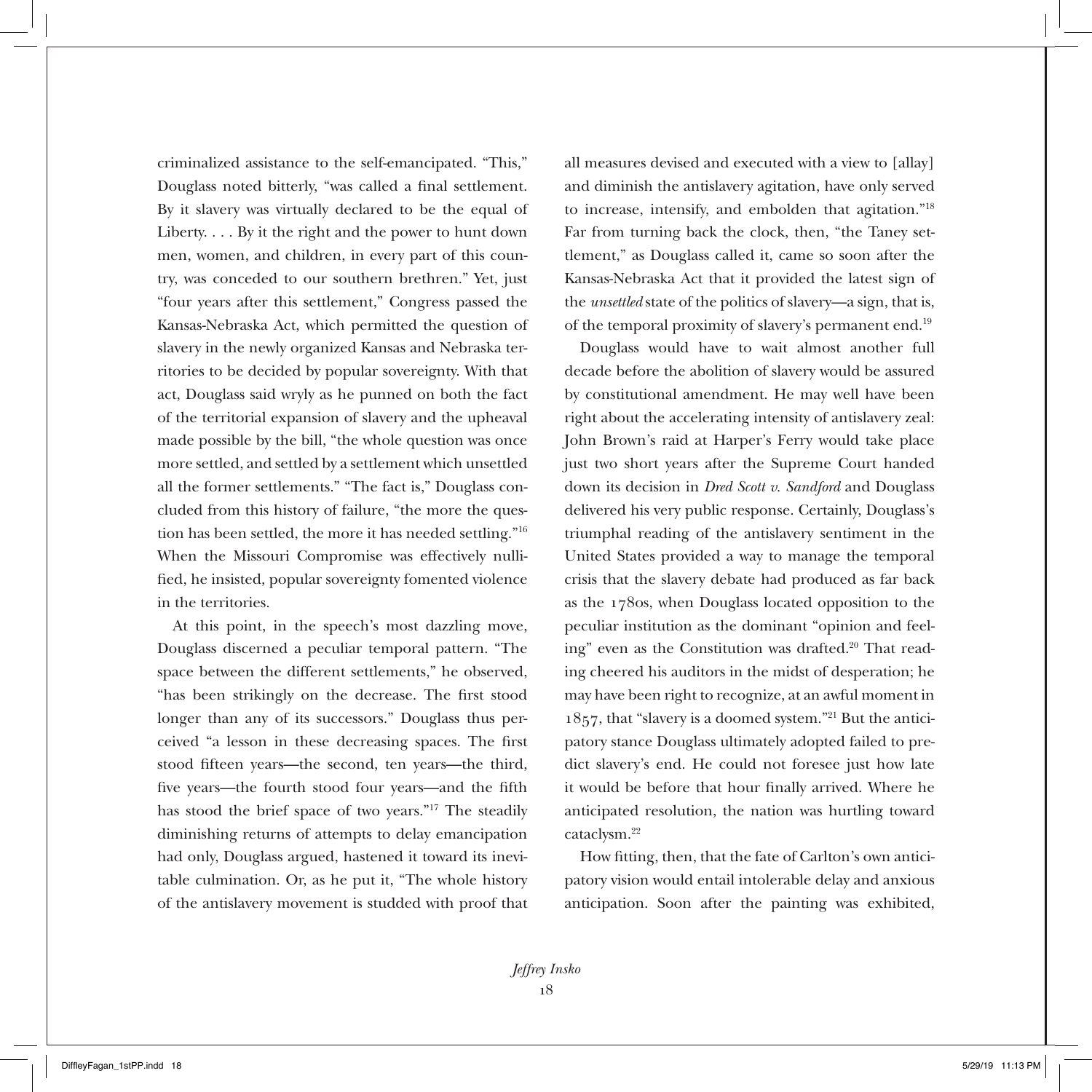Garrison and his Boston friends would organize an effort to purchase it, an effort that raised more than five hundred dollars from figures like Massachusetts governor John Andrew and a number of the city's "most respected citizens."23 In July 1864, Garrison would send the gift to Lincoln as a gesture of thanks for having issued the Emancipation Proclamation at last. Yet it would be six long months before Garrison received any word of thanks. The unexpected postponement led the impatient abolitionist to write a long letter to the president in January of 1865, expressing concern that, "for some cause or other, no acknowledgement has been made" of the gift.24 Two weeks later, Lincoln would finally respond. Explaining that his "constant engagements" occasioned

his "seeming neglect," the president declared that he had directed his secretary "not to acknowledge [the painting's] arrival at once" but instead to allow him to "[wait] for some leisure hour" when he might reply himself. Lincoln concluded with apologies for offering his thanks "late."25 Upon finally receiving Lincoln's acknowledgment, Garrison promptly, and rather gleefully, published the full letter in the *Liberator* on February 17, 1865. With good grace, Garrison forgave the president his belatedness; he remarked upon Lincoln's "multifarious duties" and marveled that the president "has not long since been broken down by the pressure." "Nevertheless," Garrison said in closing, "may his days be long in the land!"26

## notes

1. *Watch Meeting, Dec. 31, 1862, Waiting for the Hour*, carte de visite, Heard & Moseley, 10 Tremont Row, Boston, ca. 1863, Library of Congress, accessed January 21, 2018, http://www.loc.gov/pictures /item/98501210.

2. See Allen C. Guelzo, *Lincoln's Emancipation Proclamation: The End of Slavery in America* (New York: Simon & Schuster, 2005), 205–6.

3. See William Lloyd Garrison, *The Letters of William Lloyd Garrison*, ed. Louis Rucahmes (Cambridge, MA: Belknap Press, 1975), 4:338n4.

4. "A Valuable Original Picture," *Liberator*, June 12, 1863, 95. A second, much briefer notice under the heading "A Picture for the Times" appeared in the July 3, 1863, issue, p. 107. As an example of the image's circulation among abolitionists, see Lydia Maria Child's September 1863 letter to Carlton regarding a photograph of the painting that had been sent to her nephew, the abolitionist George Stearns. The letter is held at the David M. Rubenstein Rare Book & Manuscript Library of Duke University.

5. See "Waiting for the Hour," *Liberator*, September 16, 1864, 152. 6. See William H. Wiggins Jr., *O Freedom! Afro-American Emancipation Services* (Knoxville: University of Tennessee Press, 1990), 26–27.

7. In fact, even upon the signing of the Emancipation Proclamation, Douglass cast Lincoln as merely an indicator, rather than the agent of emancipation. "Powerful as Mr. Lincoln is," Douglass wrote in his newspaper, "he is but the hands of the clock." See Frederick Douglass, "January First, 1863," *Douglass' Monthly*, January 1863, 721.

8. Frederick Douglass, "The Dred Scott Decision," in *Selected Speeches and Writings*, ed. Philip S. Foner (Chicago, IL: Lawrence Hill Books, 1999), 347.

9. Frederick Douglass, "To Gerrit Smith," *Selected Speeches and Writings*, 171.

- 10. Douglass, "Dred Scott," 347.
- 11. Ibid., 345.
- 12. Ibid.
- 13. Ibid., 346.
- 14. Ibid., 347.
- 15. Ibid.
- 16. Ibid.
- 17. Ibid.
- 18. Ibid., 348.

*The Boundless Sea of the Future*